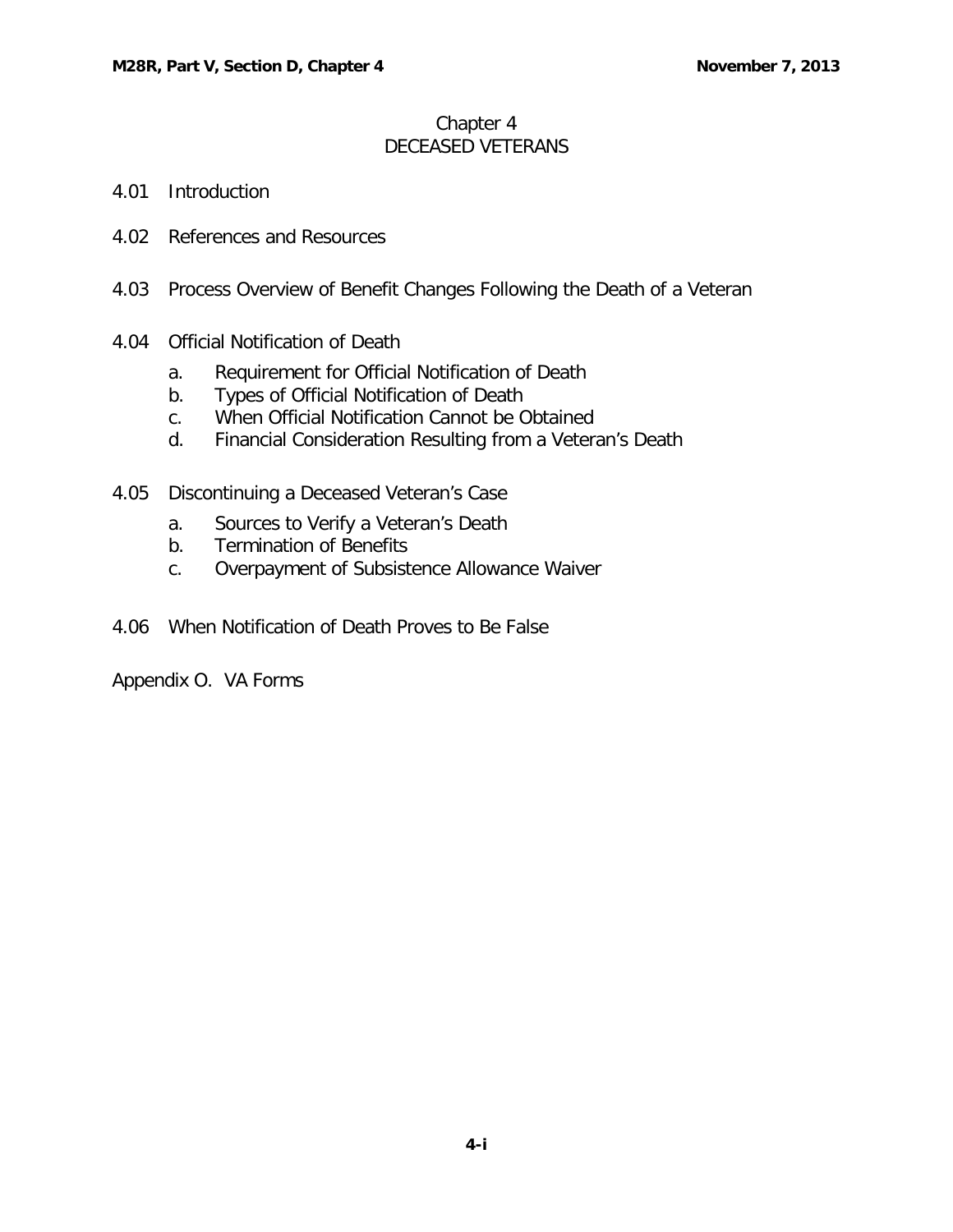## Chapter 4 DECEASED VETERANS

## <span id="page-1-0"></span>4.01 Introduction

This chapter provides information on how to process benefit changes for a deceased Veteran who was participating in Vocational Rehabilitation and Employment (VR&E) program at the time of death. This chapter also contains regulatory guidance on this issue.

<span id="page-1-1"></span>4.02 References and Resources

| Regulations: | 38 Code of Federal Regulations (CFR) 3.211 |
|--------------|--------------------------------------------|
|              | 38 CFR 21.324                              |

- VA Forms (VAF): VAF 5655, Financial Status Report
- <span id="page-1-2"></span>4.03 Process Overview of Benefit Changes Following the Death of a Veteran

The Vocational Rehabilitation Counselor (VRC) or designee must perform the following actions upon notice of the death of a Veteran participating in the Chapter 31 program:

- Verify notification of death
- Suspend any running awards
- Terminate Chapter 31 benefits upon verification of death
- Notify surviving dependents of the benefits change
- <span id="page-1-4"></span><span id="page-1-3"></span>4.04 Official Notification of Death
	- a. Requirement for Official Notification of Death

The VR&E program requires official notification of a Veteran's death before terminating Chapter 31 benefits.

<span id="page-1-5"></span>b. Types of Official Notification of Death

38 CFR 3.211 provides the regulatory guidance regarding the notification of death. The two types of official notification of death are when:

1. Death Occurs Within the United States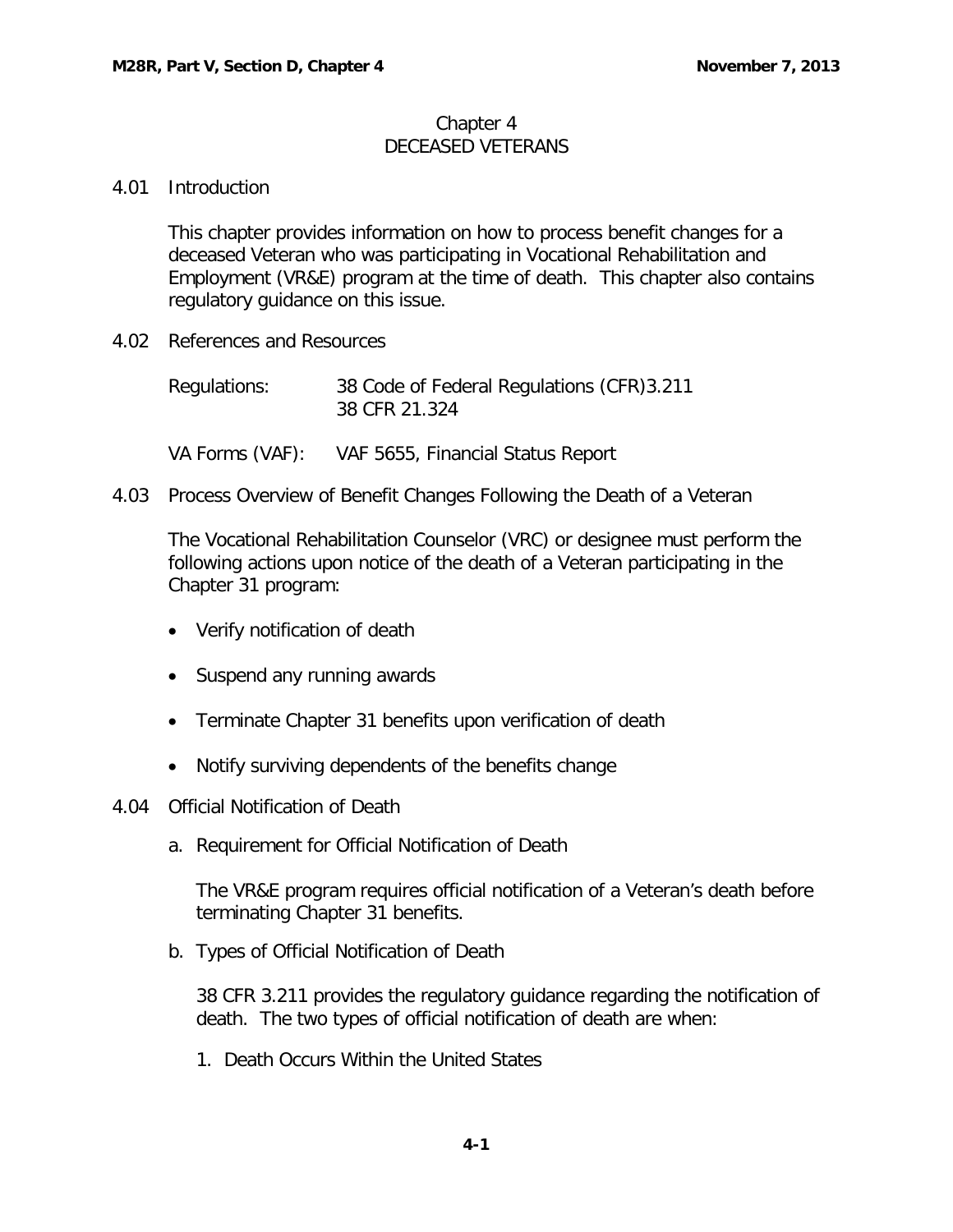If the death occurs in the United States (U.S.), then the death must be verified by a copy of the death certificate signed by a medical officer; a copy of the coroner's report of death or a verdict of a coroner's jury; or a clinical summary or other report signed by a medical officer.

2. Death Occurs Outside the United States

If the death occurs outside the U.S., then the death must be verified by a U.S. Consular report of death bearing the signature and seal of the U.S. Consul, or a copy of the public record of death authenticated by the U.S. Consul or other agency of the State Department.

<span id="page-2-0"></span>c. When Official Notification Cannot be Obtained

If the required evidence for official notification of death cannot be obtained, the reason must be stated and that information must be documented in the Veteran's Counseling/Evaluation/Rehabilitation (CER) folder. The fact of death may then be established by affidavits of persons who have personal knowledge of the fact of death, have viewed the body of the deceased, and know it to be the body of the person whose death is being established. The affidavit must set forth all the facts and circumstances concerning the death, to include place, date, time, and cause. For more information on other methods of evidence for confirmation of death, see 38 CFR 3.211.

<span id="page-2-1"></span>d. Financial Consideration Resulting from a Veteran's Death

When a benefit check for a deceased Veteran is returned to Veterans Affairs (VA) Finance, the award and any other benefits must be suspended until official notification is received.

- <span id="page-2-3"></span><span id="page-2-2"></span>4.05 Discontinuing a Deceased Veteran's Case
	- a. Sources to Verify a Veteran's Death
		- 1. Benefits Delivery Network (BDN)

Review the M32 screen to verify the death of a Veteran using BDN.

2. Share

To verify the death of a Veteran using Share, go to the Veteran Identification Data Screen and Corporate Inquiries, view the "PreConvsn Master Rcd" screen, and the date of death will be listed under the M11 screen.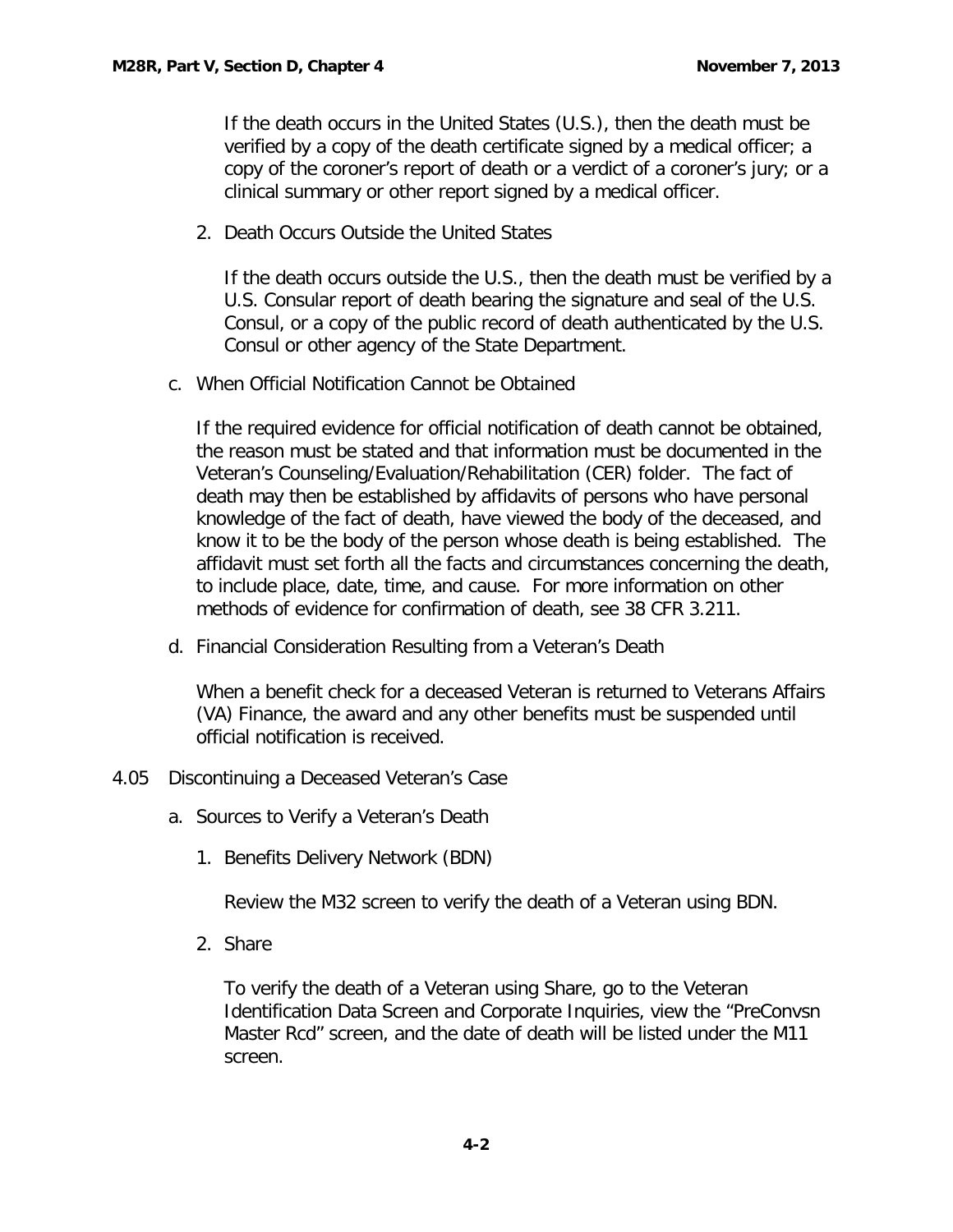3. Compensation and Pension Record Interchange (CAPRI)

The date of the Veteran's death may or may not be noted in the Veteran's medical records if he/she died while not under the care of the VA. The VRC should check CAPRI prior to closing a deceased Veteran's case.

4. Veteran's Next of Kin (NOK)

The VRC should attempt to contact the Veteran's NOK telephonically if the VRC suspects a Veteran has died. The VRC should never email the NOK in regard to inquiring about the Veteran's death.

5. Veterans Service Center (VSC)

The VRC may verify the death of a Veteran by contacting a service representative in the VSC.

<span id="page-3-0"></span>b. Termination of Benefits

No notice of termination of benefits is required when VA receives evidence that a Veteran has died. Once a notice of death is received, the VRC will immediately terminate the award effective the date of death and send the Veteran's NOK a subsistence allowance reduction – course withdrawal letter. The letter must include information on requesting a debt waiver from finance or debt management if needed. The termination of benefits due to death is governed by 38 CFR 21.324.

To terminate benefits for a deceased Veteran:

- 1. Discontinue the Veteran's case per M28R.III.A.2 and M28R.V.A.7.
- 2. Provide written notice of benefit termination to the family of the deceased Veteran, and file a copy of the letter in the Veteran's CER folder.
- 3. Forward the copy of the death certificate to the VSC for placement in the Veteran's claim folder, if applicable.
- 4. Document the termination actions in a Corporate WINRS (CWINRS) case note.
- <span id="page-3-1"></span>c. Overpayment of Subsistence Allowance Waiver
	- 1. Station Debts

Regional Office (RO) Finance Divisions are responsible for debts that the Debt Management Center (DMC) cannot service, to include Chapter 31